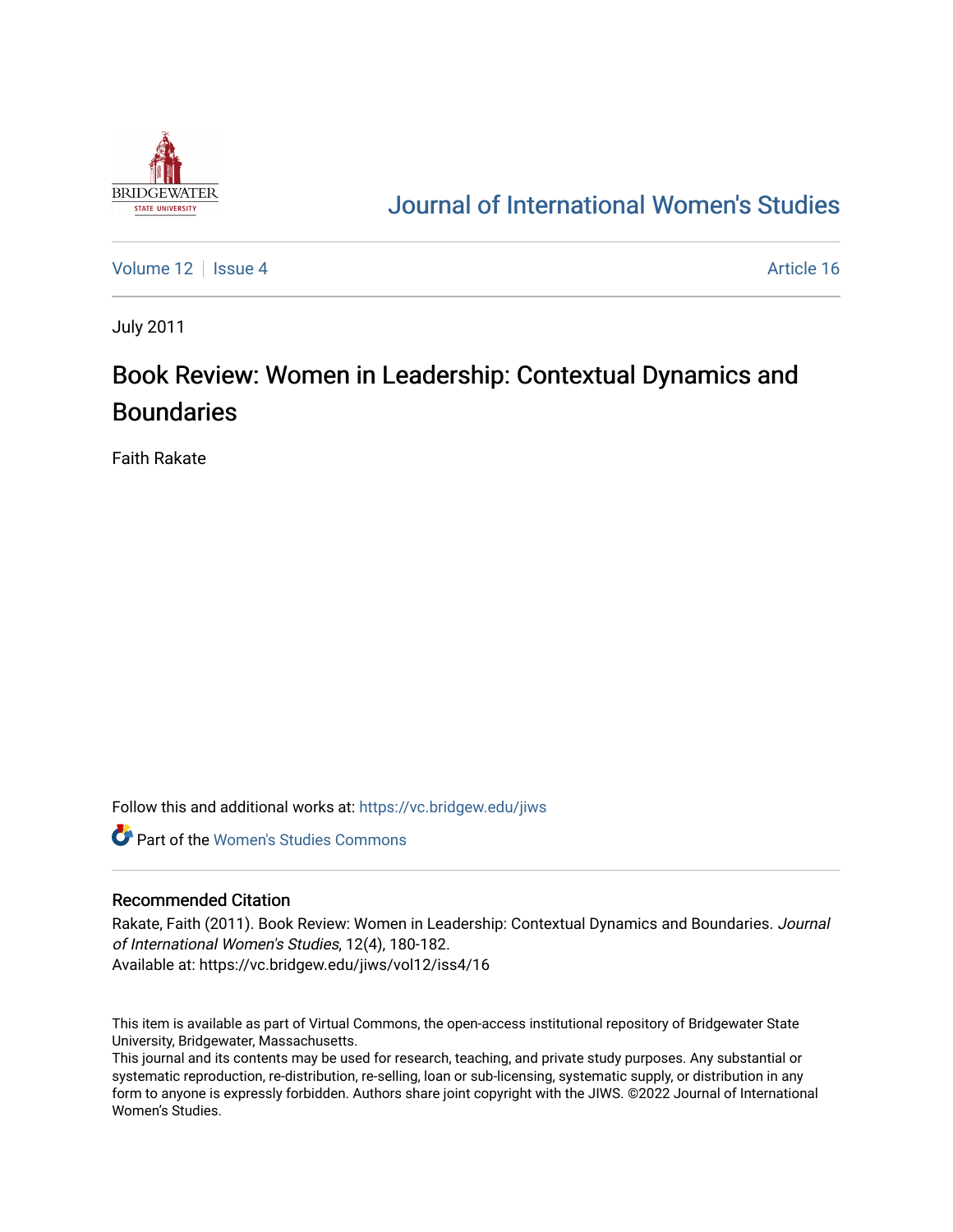### *Women in Leadership: Contextual Dynamics and Boundaries.* **2011. Klenke, Karin (Ed). Emerald Group Publishing Ltd. ISBN: 978-0-85724-561-8.** *£37.99*

## Reviewed by Faith Rakate $<sup>1</sup>$  $<sup>1</sup>$  $<sup>1</sup>$ </sup>

Leadership is one of the most studied subjects worldwide. The study of leadership is based on the paradigms that have been formulated, theories, methodologies, and the benchmarks for the practice of leadership.

*Women in Leadership: Contextual Dynamics and Boundaries* edited by Karin Klenke explore different contexts under which women are leaders. The author chose to use different contexts of women in leadership because of their diversity. Various definitions of a context are given, but the author also reflects on what she considers the meaning of a context from page 9. Klenke defines a context as a sensitizing process, providing insights into how particular environmental factors may serve as temporal and/or spatial boundary conditions around a phenomenon of interest. In addition to general contextual factors, gender and culture provide additional contextual prisms through which to analyze leadership. To make this piece of work more fascinating, the author used vignettes at the opening of each chapter to portray women's leadership in the specific context the chapter represents.

Chapter 1 sets the scene by trying to examine leadership and some theories, models, and paradigms formulated to locate its practice. The book mirrors some obstacles that women encounter in their quest for leadership and why they are underrepresented in leadership roles in many profit and nonprofit organizations. The author makes a point that when women occupy leadership positions, they are often evaluated less favorably than their male counterparts with similar background and experience and earn considerably less than their male colleagues.

Even though women in leadership have been questioned in different spectrums of life, Chapter 2 looks at the history of women in leadership from antiquity to the  $20<sup>th</sup>$ century as a context. By doing this, the author deepens our understanding about the study and nature of women in leadership. This gives a short picture of women who have been leaders as queens of nations and tribal chiefs worldwide. The discussion goes further to argue that the different traditions from which women emerged as leaders after the Middle Ages, the Renaissance and the  $20<sup>th</sup>$  century had a distinctively European Flavor.

Chapter 3 further examines women in leadership in a political context. The author in page 47 alludes that although more women are now running for high ranking powerful positions, relatively few empirical studies have examined this and yet their behavior is always under added scrutiny. Although women have made significant progress in the corporate sector in penetrating the ranks of middle management in companies, Chapter 4 highlights that they continue to lag far behind men and suffer the larger pay disparity in many industries such as finance which is dominated by men. Further to this, a catalyst survey showed found that companies with most number of women in top leadership

ı

<span id="page-1-0"></span><sup>&</sup>lt;sup>1</sup> Human Science Research Council, Pretoria, South Africa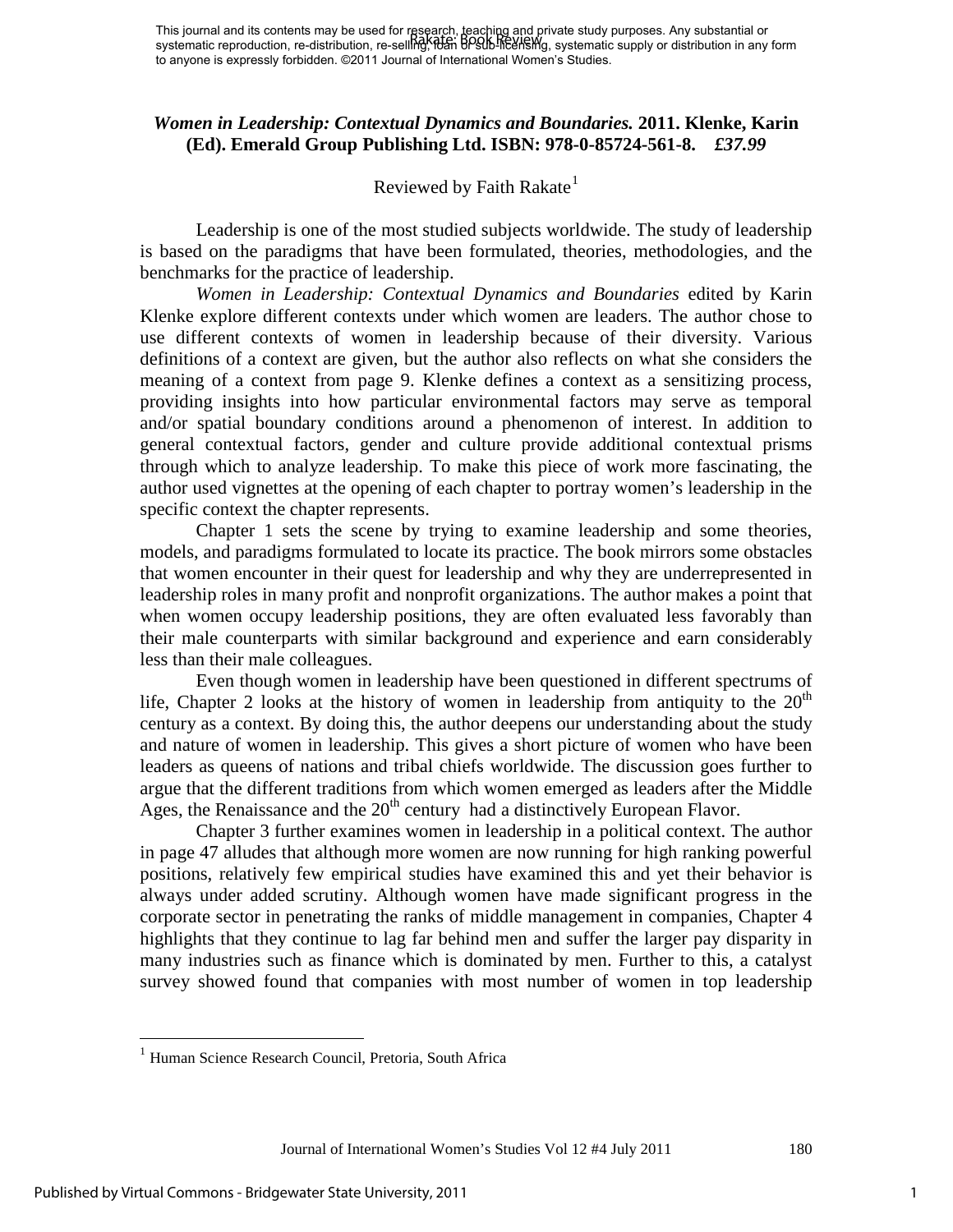position had a return equity that was 35 % higher than those with the least number of senior women.

Chapter 5, 6 and 7 concentrate on woman in leadership in the context of information technology (IT), mass media and in sports respectively. Conceptualization of IT and its characteristics is highlighted in Chapter 5. The author makes a very interesting statement (page 93) that there is no shortage of female talent on the internet as a crop of women's websites have been launched in recent years that attract growing female audiences. A gender difference between boys and girls in online communication from childhood is also tinted as it creates an impression that girls are computer phobic than boys. Women in media also make a fascinating debate on the way women leaders are portrayed across a variety of communication, be it on television and print. Sport as a context for women in leadership also presents a very enthralling debate which has not only gained in numbers but attracted an increasing number of spectators. In the Unites States, women have been outspending men as corporates hire women sports professionals who understand what women want and help them produce and market to the large and lucrative female consumers. Female coaches and athletic directors as addressed from page 143 will mesmerize a reader to want to go further than what the author has displayed.

The military as a context for women in leadership is discussed in chapter 9. This chapter requires some effort in reading as its tries to exhibit some prehistoric gender stereotyping in the military arena. Historically, military has been a male dominated context but is undergoing profound changes. The chapter also features some contemporary women military leaders and women in combat where many debates have focused on the physical and mental differences between male and female soldiers.

Women leaders in the context or religion and spirituality still receives a massive challenge as according to many classic interpretations of scriptures and church history, female leadership is not acceptable. The author in this regards still made the analysis of women who carved the path as religious and spiritual leaders in contemporary society (page 181).

Women's leadership in Science, Higher Education and Arts also received an indispensable attention which highlights significant scientific discoveries made by women since the ancient times. The author draws attention to remarkable achievements of female scientist who contributed significantly to medicine, physiology, physics, chemistry and astronomy. However, there is still some underrepresentation as only a few rise to leadership position regardless of their training completion in scientific discipline. The same utterance of underrepresentation of women in science goes for higher education. Even though women outnumber men in college enrollment at undergraduate level, they populate a narrow range of disciplines such as nursing, psychology, law and languages. The author in page 201 highlights that some causes of underrepresentation are rooted in childhood socialization practices and lack of role models that persist in our societies. Art on the other hand does not offer a very different context for women in leadership either. The author concludes by saying that despite some spectacular successes of individual women leaders in science and arts, radical change is slow to come.

In Chapter 11, the author covers the context of global women leaders in politics, business, information technology, sports and Global Nobel Peace. Cross-cultural leadership is critical for global leaders who need a diverse repertoire of skills to manage